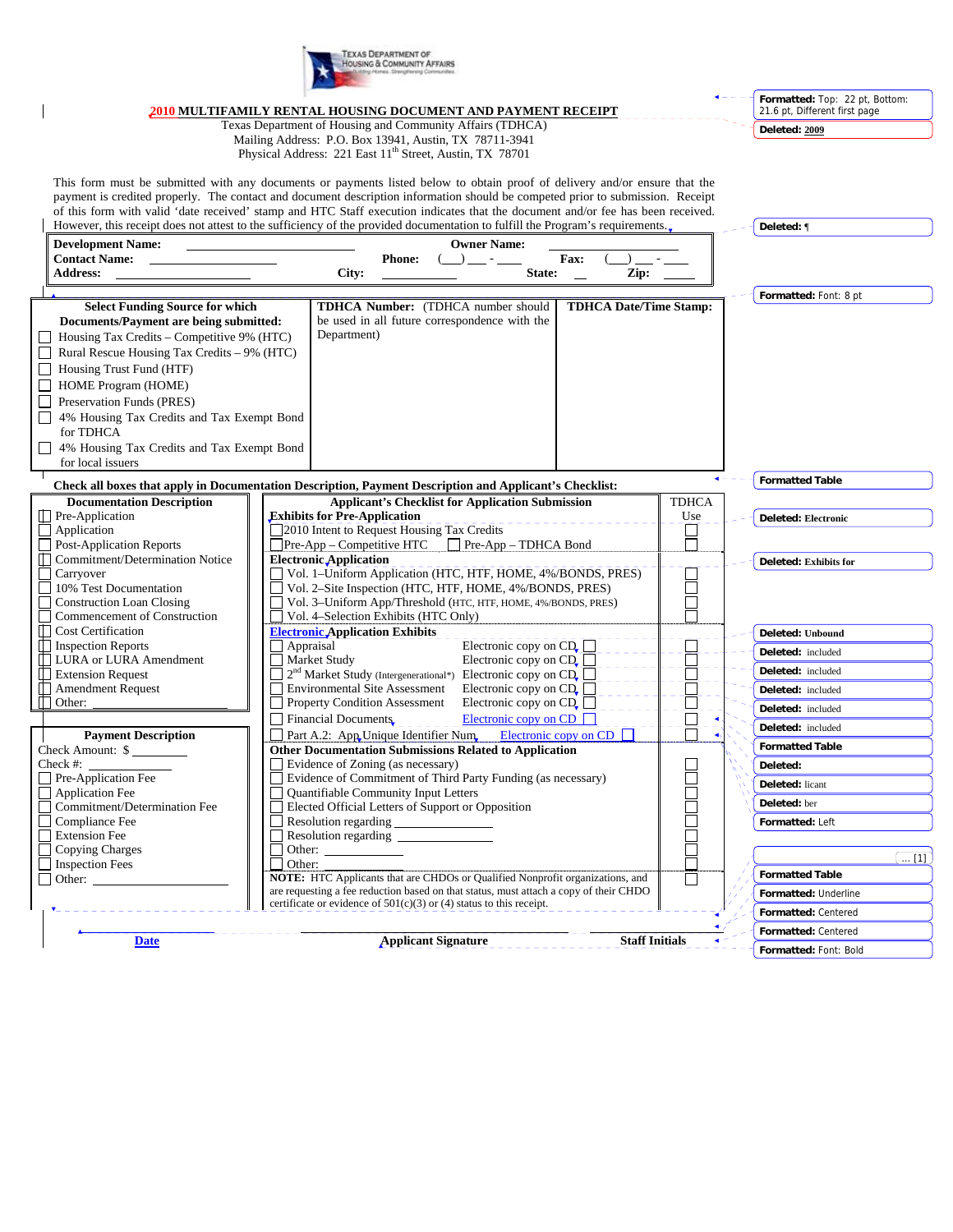**Attach check here if required.**